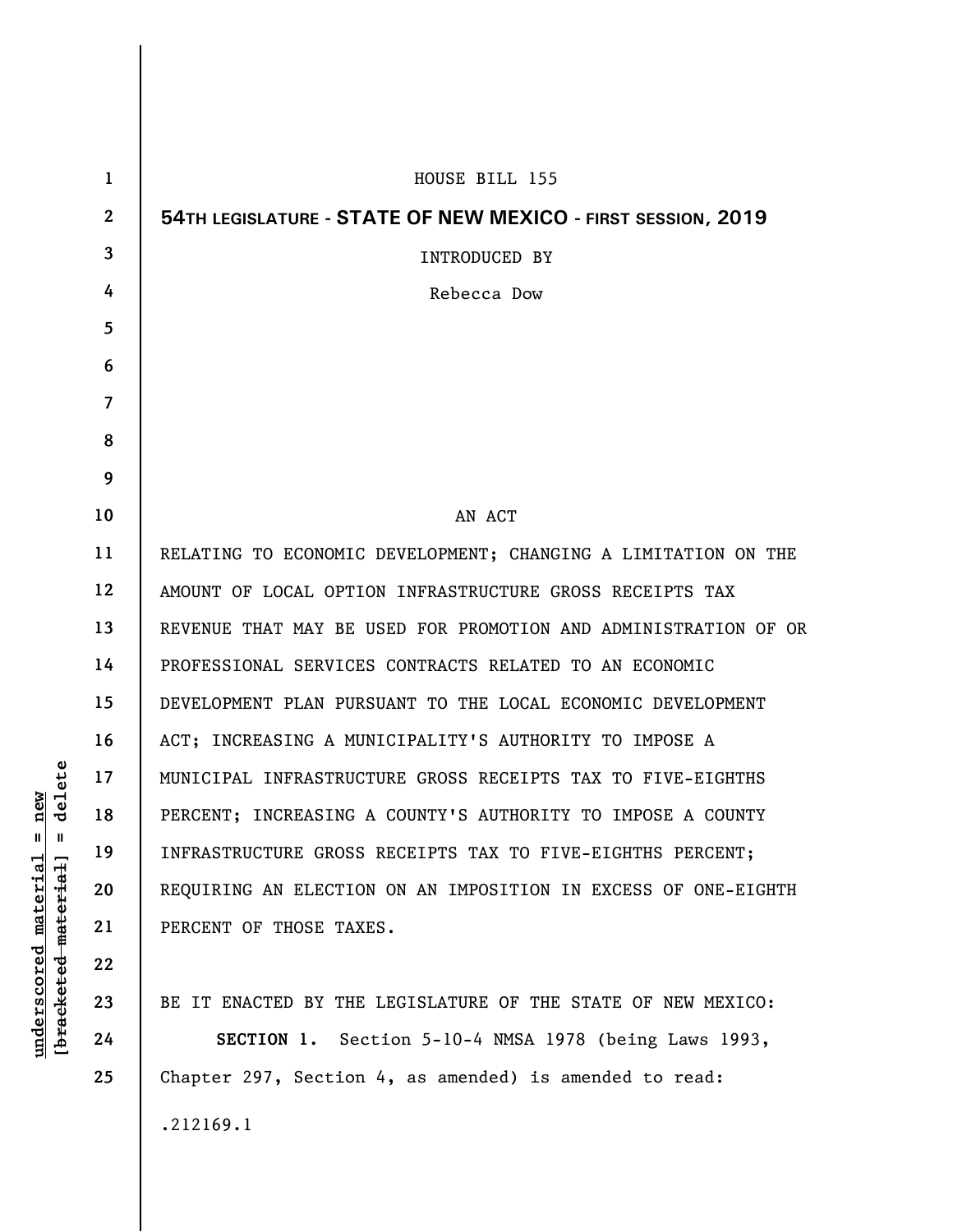"5-10-4. ECONOMIC DEVELOPMENT PROJECTS--RESTRICTIONS ON PUBLIC EXPENDITURES OR PLEDGES OF CREDIT.--

**3 4 5 6 7**  A. No local or regional government shall provide public support for economic development projects as permitted pursuant to Article 9, Section 14 of the constitution of New Mexico except as provided in the Local Economic Development Act or as otherwise permitted by law.

**8 9 10 11 12 13 14 15**  B. The total amount of public money expended and the value of credit pledged in the fiscal year in which that money is expended by a local government for economic development projects pursuant to Article 9, Section 14 of the constitution of New Mexico and the Local Economic Development Act shall not exceed ten percent of the annual general fund expenditures of the local government in that fiscal year. The limits of this subsection shall not apply to:

(1) the value of any land or building contributed to any project pursuant to a project participation agreement;

(2) revenue generated through the imposition of the municipal infrastructure gross receipts tax pursuant to the Municipal Local Option Gross Receipts Taxes Act for furthering or implementing economic development plans and projects as defined in the Local Economic Development Act or projects as defined in the Statewide Economic Development Finance Act; provided that no more than the greater of [<del>fifty</del> .212169.1  $- 2 -$ 

 $\frac{1}{2}$  intereted material = delete **[bracketed material] = delete**  $underscored material = new$ **underscored material = new**

**16** 

**17** 

**18** 

**19** 

**20** 

**21** 

**22** 

**23** 

**24** 

**25** 

**1**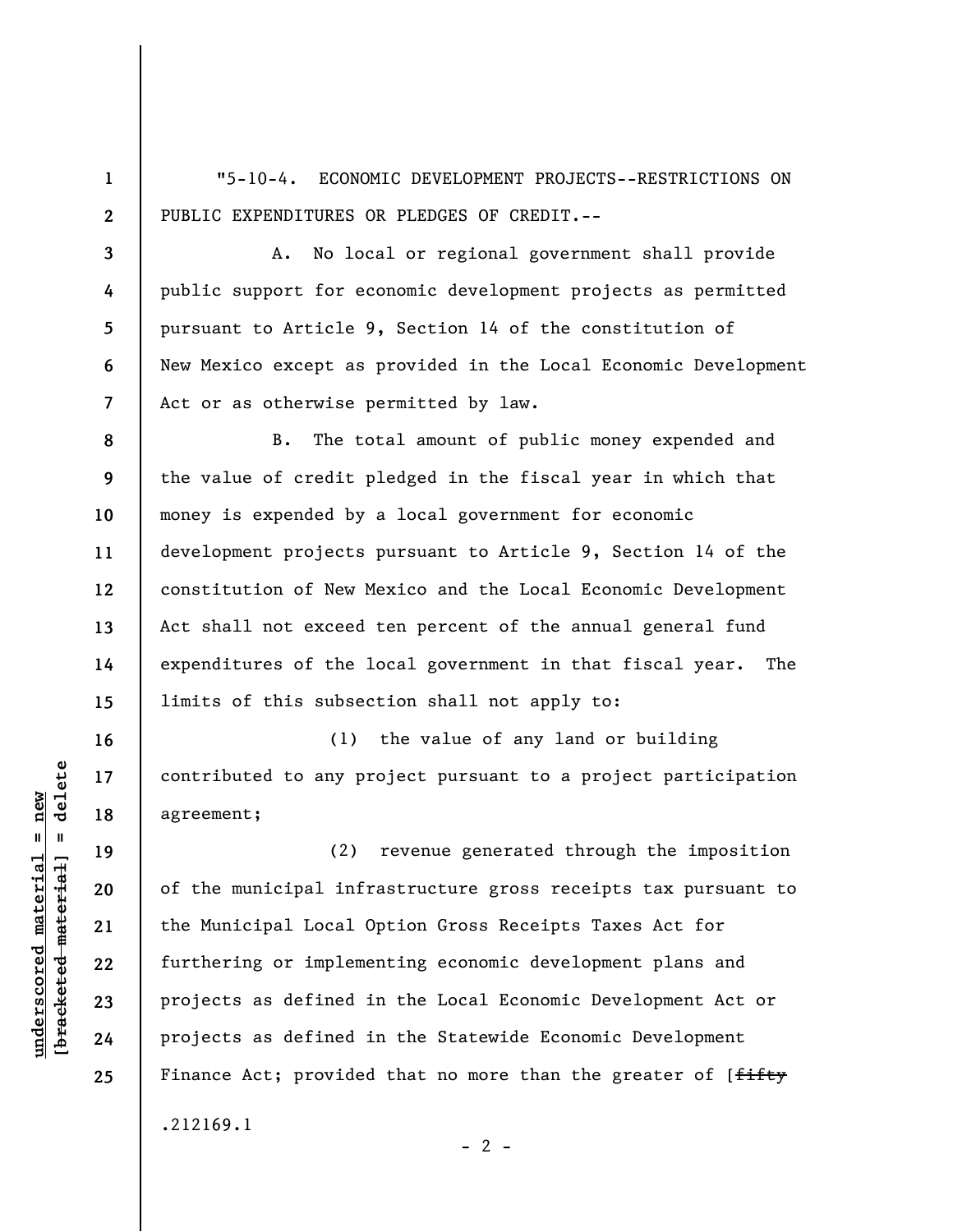**1 2 3 4 5 6**  thousand dollars (\$50,000)] two hundred fifty thousand dollars  $(S250,000)$  or  $[ten]$  twenty percent of the revenue collected shall be used for promotion and administration of or professional services contracts related to the implementation of any such economic development plan adopted by the governing body;

**7 8 9 10 11 12 13 14 15 16 17 18**  (3) revenue generated through the imposition of a county infrastructure gross receipts tax pursuant to the County Local Option Gross Receipts Taxes Act for furthering or implementing economic development plans and projects as defined in the Local Economic Development Act or projects as defined in the Statewide Economic Development Finance Act; provided that no more than the greater of  $f$ <del>fifty thousand dollars (\$50,000)</del>] two hundred fifty thousand dollars  $$250,000$ ) or  $[ten]$  twenty percent of the revenue collected shall be used for promotion and administration of or professional services contracts related to the implementation of any such economic development plan adopted by the governing body;

(4) the proceeds of a revenue bond issue to which municipal infrastructure gross receipts tax revenue is pledged;

(5) the proceeds of a revenue bond issue to which county infrastructure gross receipts tax revenue is pledged; or

(6) funds donated by private entities to be .212169.1

 $-3 -$ 

 $\frac{1}{2}$  intereted material = delete **[bracketed material] = delete**  $underscored material = new$ **underscored material = new**

**19** 

**20** 

**21** 

**22** 

**23** 

**24**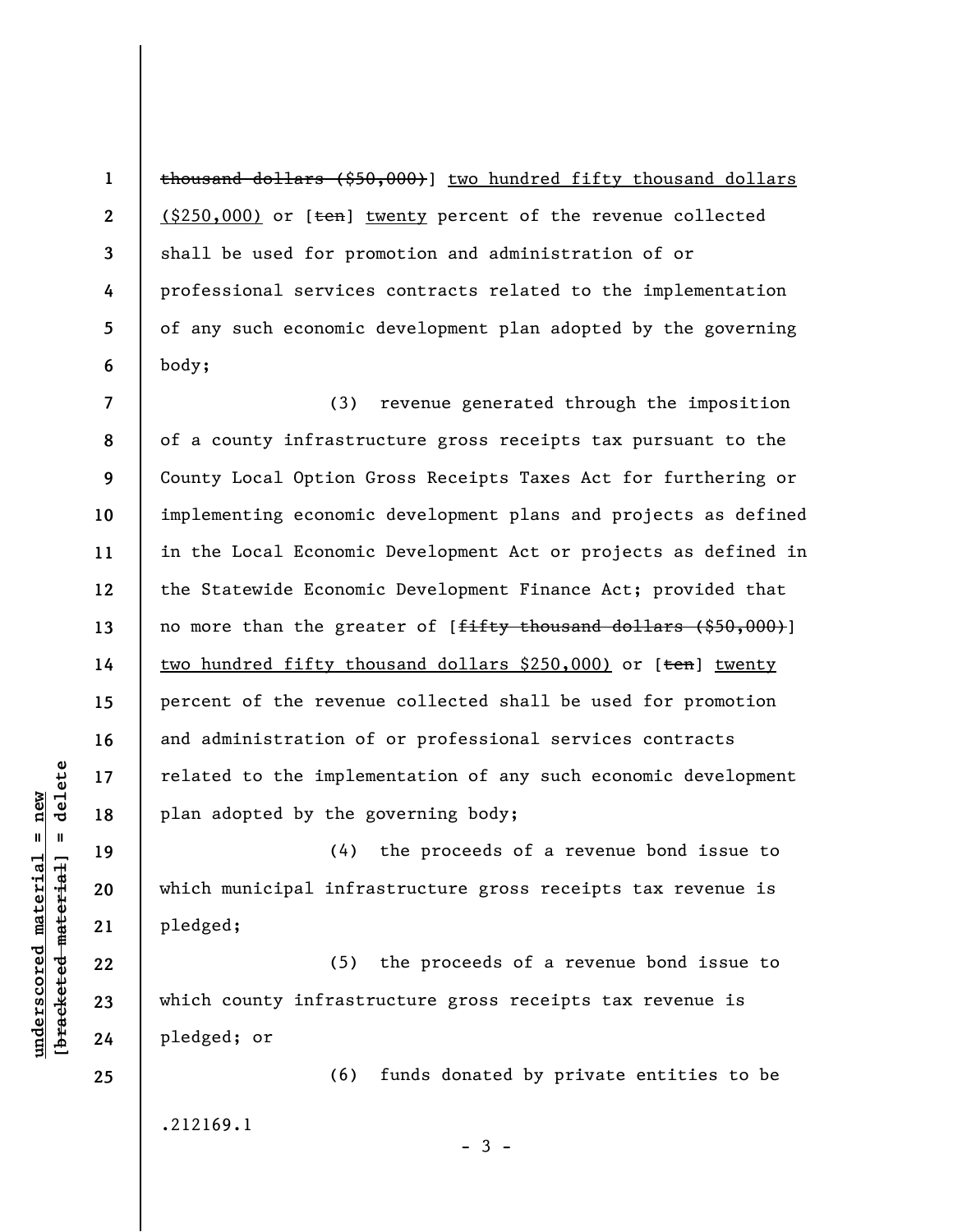used for defraying the cost of a project.

**3 8 10**  C. A regional or local government that generates revenue for economic development projects to which the limits of Subsection B of this section do not apply shall create an economic development fund into which such revenues shall be deposited. The economic development fund and income from the economic development fund shall be deposited as provided by law. Money in the economic development fund may be expended only as provided in the Local Economic Development Act or the Statewide Economic Development Finance Act.

D. In order to expend money from an economic development fund for arts and cultural district purposes, cultural facilities or retail businesses, the governing body of a municipality or county that has imposed a municipal or county local option infrastructure gross receipts tax for furthering or implementing economic development plans and projects as defined in the Local Economic Development Act or projects as defined in the Statewide Economic Development Finance Act by referendum of the majority of the voters voting on the question approving the ordinance imposing the municipal or county infrastructure gross receipts tax before July 1, 2013 shall be required to adopt a resolution. The resolution shall call for an election to approve arts and cultural districts as a qualifying purpose and cultural facilities or retail businesses as a qualifying entity before any revenue generated by the .212169.1

delete **[bracketed material] = delete**  $underscored material = new$ **underscored material = new**  $\frac{1}{2}$ 

**1** 

**2** 

**4** 

**5** 

**6** 

**7** 

**9** 

**11** 

**12** 

**13** 

**14** 

**15** 

**16** 

**17** 

**18** 

**19** 

**20** 

**21** 

**22** 

**23** 

**24** 

**25** 

- 4 -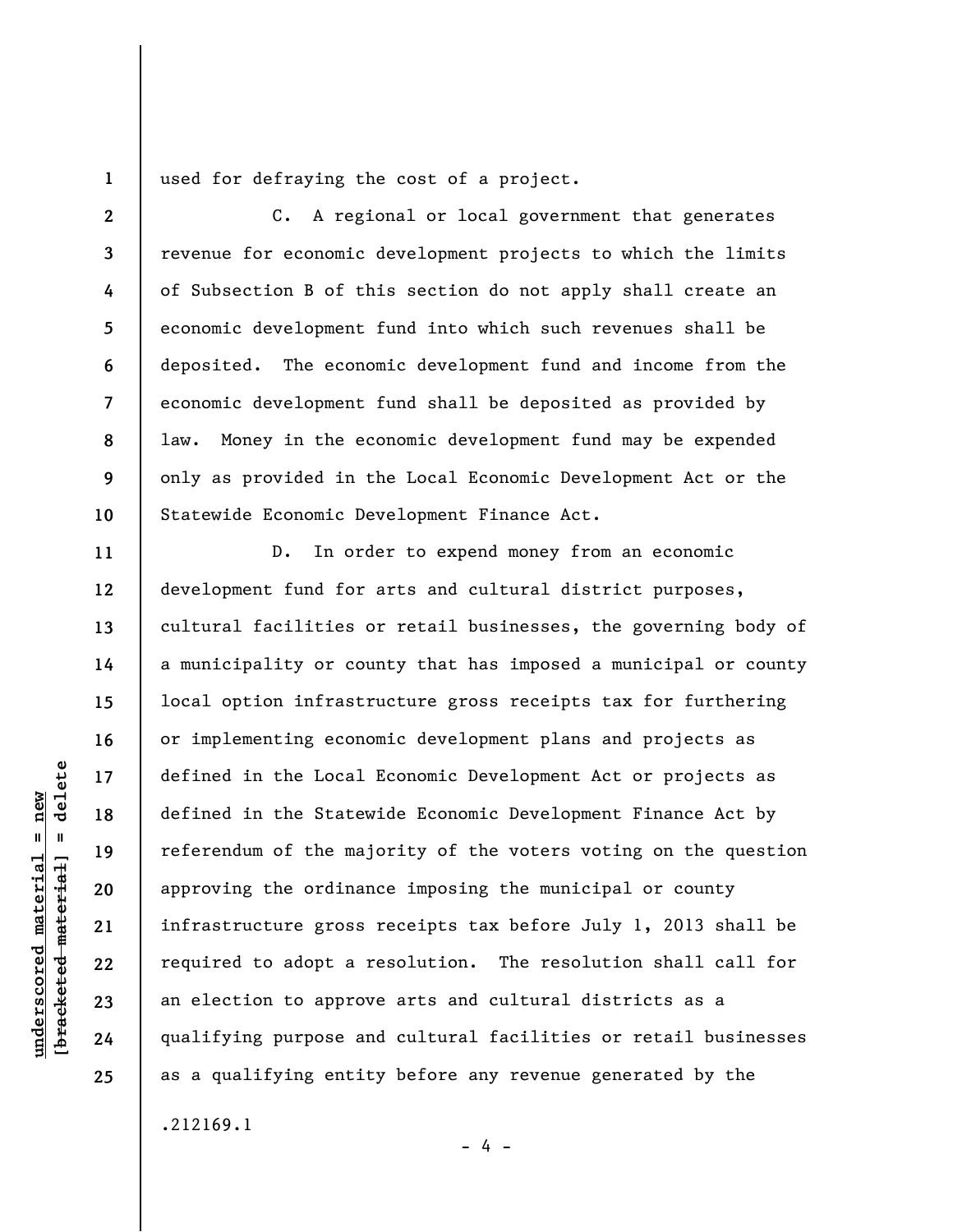municipal or county local option gross receipts tax for furthering or implementing economic development plans and projects as defined in the Local Economic Development Act or projects as defined in the Statewide Economic Development Finance Act can be expended from the economic development fund for arts and cultural district purposes, cultural facilities or retail businesses.

**8 9 10 11 12 13 14 15 16 17 18**  E. The governing body shall adopt a resolution calling for an election within seventy-five days of the date the ordinance is adopted on the question of approving arts and cultural districts as a qualifying purpose and cultural facilities or retail businesses as a qualifying entity eligible to utilize revenue generated by the Municipal Local Option Gross Receipts Taxes Act or the County Local Option Gross Receipts Taxes Act for furthering or implementing economic development plans and projects as defined in the Local Economic Development Act or projects as defined in the Statewide Economic Development Finance Act.

F. The question shall be submitted to the voters of the municipality or county as a separate question at a regular local or county election or at a special election called for that purpose by the governing body. A special local election shall be called, conducted and canvassed as provided in the Local Election Act. A special county election shall be called, conducted and canvassed in substantially the same manner as .212169.1

 $- 5 -$ 

 $\frac{1}{2}$  intereted material = delete **[bracketed material] = delete**  $underscored material = new$ **underscored material = new**

**19** 

**20** 

**21** 

**22** 

**23** 

**24** 

**25** 

**1** 

**2** 

**3** 

**4** 

**5** 

**6**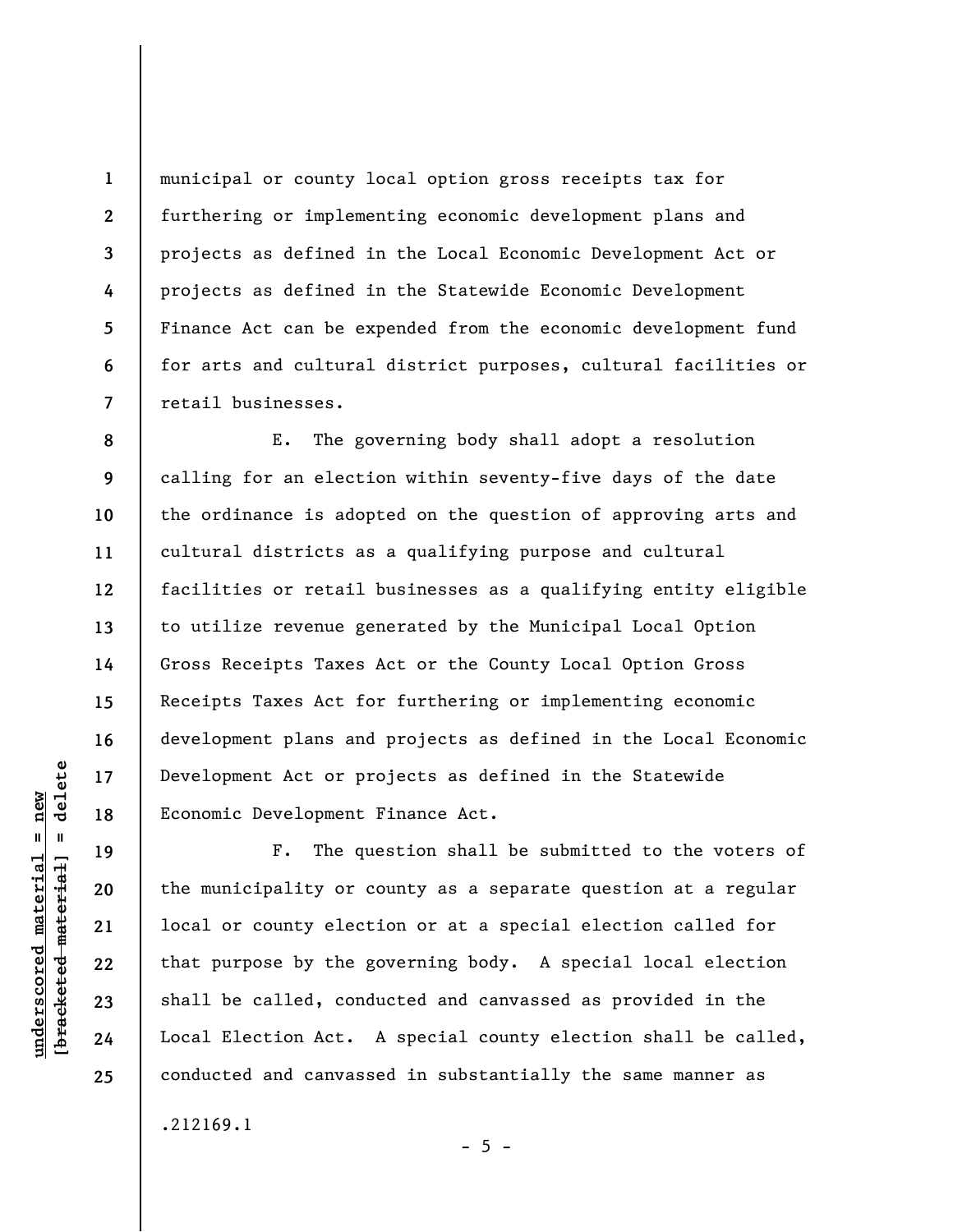**1**  provided by law for general elections.

**2 3 4 5 6 7 8 9 10**  G. If a majority of the voters voting on the question approves the ordinance adding arts and cultural districts and cultural facilities or retail businesses as an approved use of the local option municipal or county economic development infrastructure gross receipts tax fund, the ordinance shall become effective on July 1 or January 1, whichever date occurs first after the expiration of three months from the date of the adopted ordinance. The ordinance shall include the effective date."

**SECTION 2.** Section 7-19D-11 NMSA 1978 (being Laws 1991, Chapter 9, Section 3, as amended) is amended to read:

"7-19D-11. MUNICIPAL INFRASTRUCTURE GROSS RECEIPTS TAX--AUTHORITY BY MUNICIPALITY TO IMPOSE--ORDINANCE REQUIREMENTS--ELECTION.--

A. A majority of the members of the governing body of a municipality may enact an ordinance imposing an excise tax on any person engaging in business in the municipality for the privilege of engaging in business. The rate of the tax shall not exceed [one-fourth of one] five-eighths percent of the gross receipts of the person engaging in business and may be imposed in one-sixteenth [of one] percent increments by separate ordinances. Any ordinance enacting any increment of the first one-eighth  $[off\ -one]$  percent of the tax is not subject to a referendum of any kind, notwithstanding any requirement of .212169.1

 $- 6 -$ 

delete **[bracketed material] = delete**  $anderscored material = new$ **underscored material = new**  $\mathbf{I}$ bracketed material

**11** 

**12** 

**13** 

**14** 

**15** 

**16** 

**17** 

**18** 

**19** 

**20** 

**21** 

**22** 

**23** 

**24**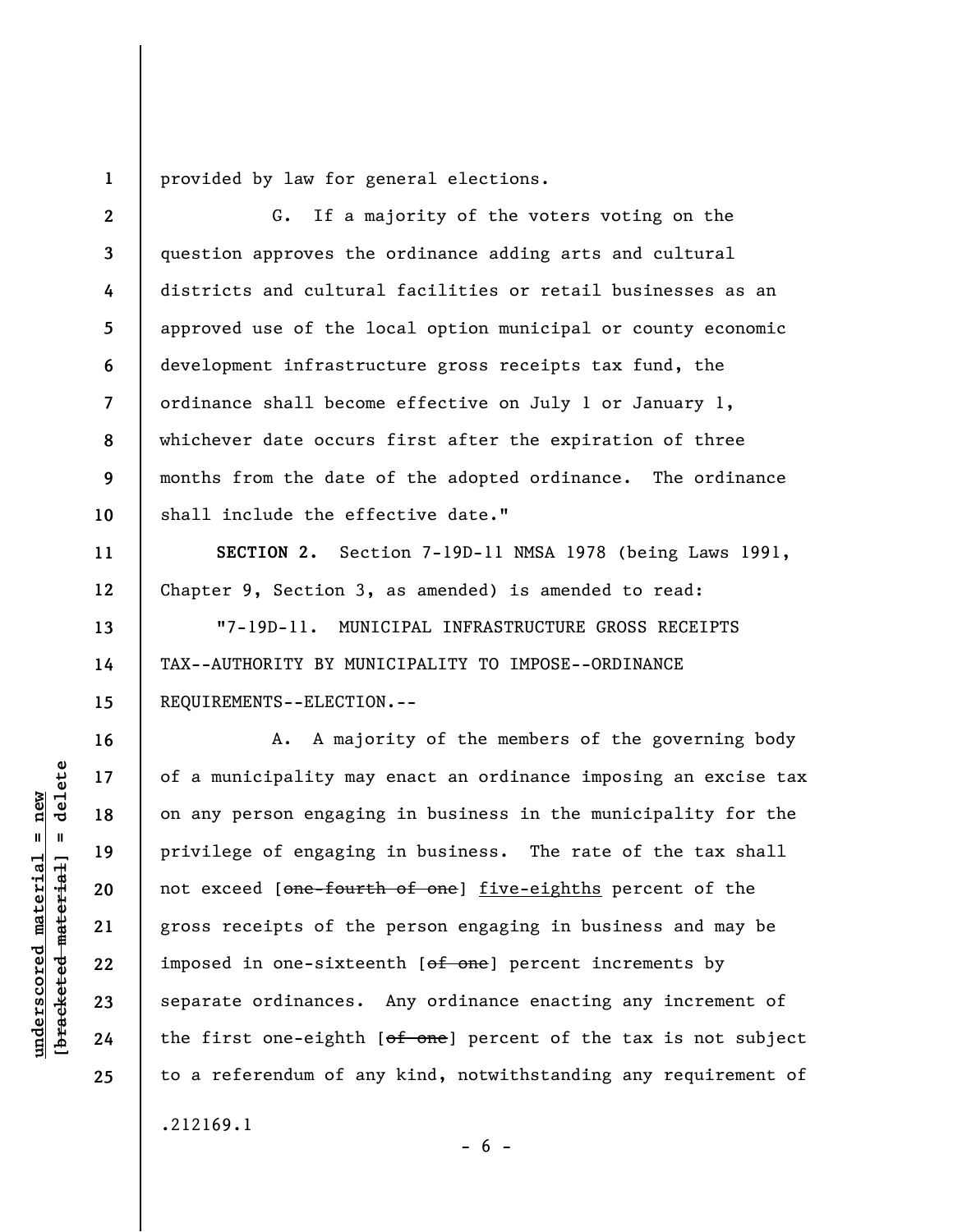any charter municipality, except that an increment that is imposed after July 1, 1998 for economic development purposes set forth in Paragraph (5) of Subsection C of this section shall be subject to a referendum as provided in Subsection D of this section.

**6 7 8**  B. The tax imposed pursuant to Subsection A of this section may be referred to as the "municipal infrastructure gross receipts tax".

**9 10 11 12**  C. The governing body of a municipality, at the time of enacting any ordinance imposing the rate of the tax authorized in Subsection A of this section, may dedicate the revenue for:

**14**  (1) payment of special obligation bonds issued pursuant to a revenue bond act;

(2) repair, replacement, construction or acquisition of infrastructure improvements, including sanitary sewer lines, storm sewers and other drainage improvements, water, water rights, water lines and utilities, streets, alleys, rights of way, easements, international ports of entry and land within the municipality or within the extraterritorial zone of the municipality;

(3) municipal general purposes;

(4) acquiring, constructing, extending, bettering, repairing or otherwise improving or operating or maintaining public transit systems or regional transit systems .212169.1

 $\frac{1}{2}$  intereted material = delete **[bracketed material] = delete**  $underscored material = new$ **underscored material = new**

**1** 

**2** 

**3** 

**4** 

**5** 

**13** 

**15** 

**16** 

**17** 

**18** 

**19** 

**20** 

**21** 

**22** 

**23** 

**24** 

**25** 

- 7 -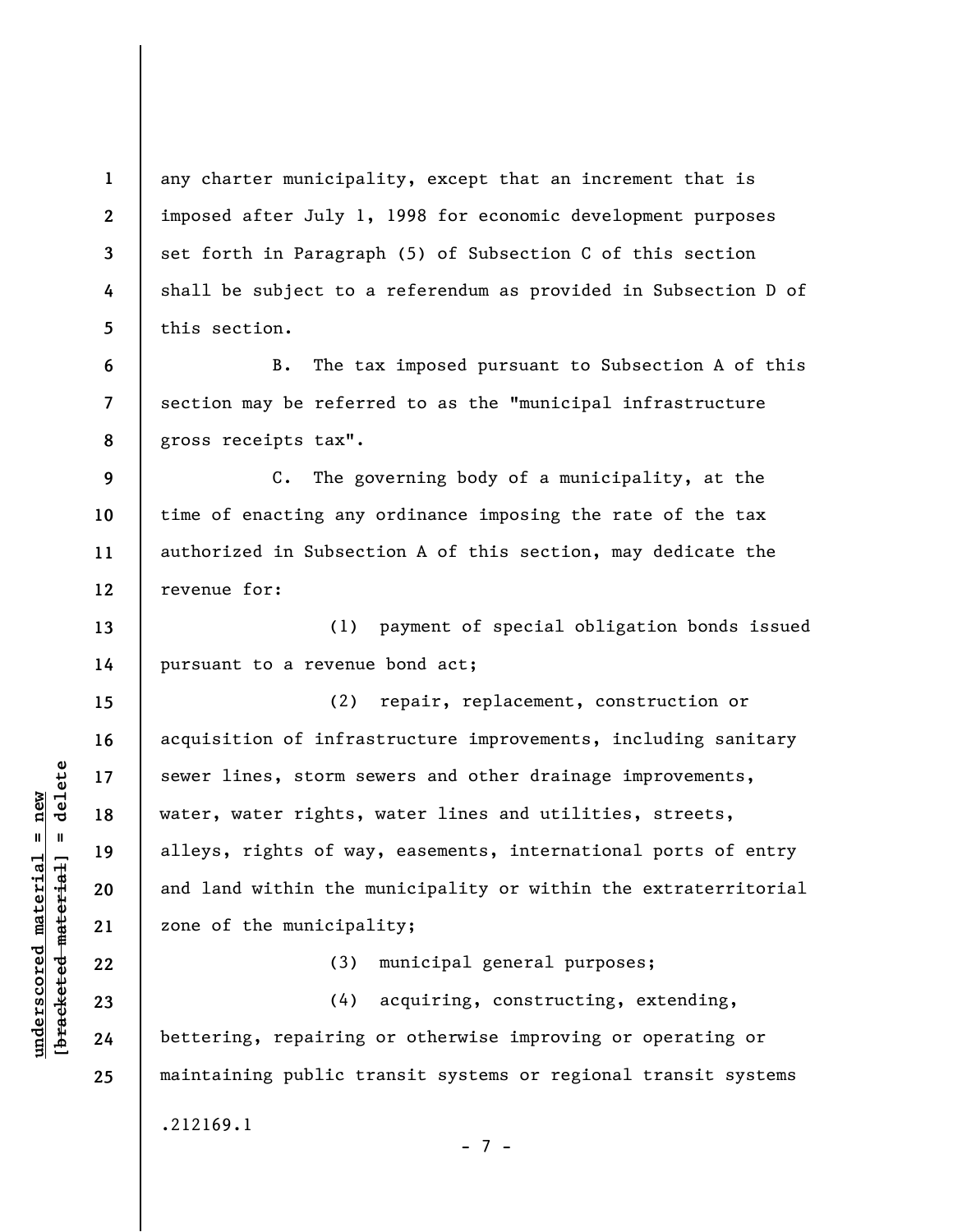## **1**  or authorities; and

**2 3 4 5 6 7 8 9 10 11 12**  (5) furthering or implementing economic development plans and projects as defined in the Local Economic Development Act or projects as defined in the Statewide Economic Development Finance Act and use of not more than the greater of [<del>fifty thousand dollars (\$50,000)</del>] two hundred fifty thousand dollars  $(\$250,000)$  or  $[ten]$  twenty percent of the revenue collected for promotion and administration of or professional services contracts related to implementation of an economic development plan adopted by the governing body pursuant to the Local Economic Development Act and in accordance with law.

D. An ordinance imposing any increment of the municipal infrastructure gross receipts tax in excess of the first one-eighth [of one] percent, or any increment imposed after July 1, 1998 for economic development purposes set forth in Paragraph (5) of Subsection C of this section, shall not go into effect until after an election is held and a majority of the voters of the municipality voting in the election votes in favor of imposing the tax. The governing body shall adopt a resolution calling for an election within seventy-five days of the date the ordinance is adopted on the question of imposing the tax. The question shall be submitted to the voters of the municipality as a separate question at a regular local election or at a special election called for that purpose by the

- 8 -

.212169.1

delete **[bracketed material] = delete**  $underscored material = new$ **underscored material = new**  $\frac{1}{2}$ 

**13** 

**14** 

**15** 

**16** 

**17** 

**18** 

**19** 

**20** 

**21** 

**22** 

**23** 

**24**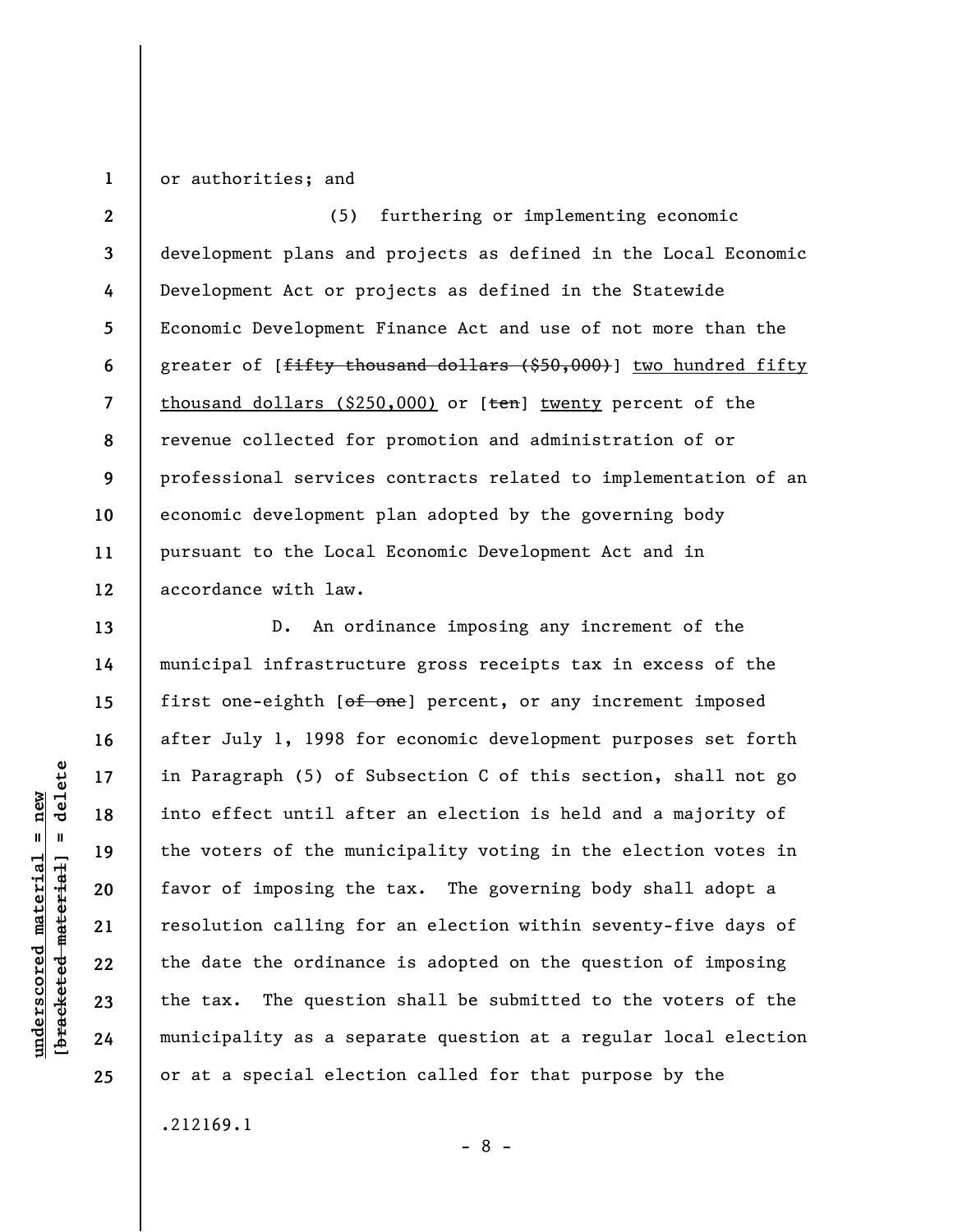**1 2 3 4 5 6 7 8 9 10 11**  governing body. An election shall be called, conducted and canvassed as provided in the Local Election Act. If a majority of the voters voting on the question approves the ordinance imposing the municipal infrastructure gross receipts tax, then the ordinance shall become effective in accordance with the provisions of the Municipal Local Option Gross Receipts Taxes Act. If the question of imposing the municipal infrastructure gross receipts tax fails, the governing body shall not again propose the imposition of any increment of the tax in excess of the first one-eighth [of one] percent for a period of one year from the date of the election."

**SECTION 3.** Section 7-20E-19 NMSA 1978 (being Laws 1998, Chapter 90, Section 7, as amended) is amended to read:

"7-20E-19. COUNTY INFRASTRUCTURE GROSS RECEIPTS TAX-- AUTHORITY TO IMPOSE RATE--USE OF FUNDS--ELECTION.--

A. The majority of the members of the governing body of a county may enact an ordinance imposing an excise tax at a rate not to exceed [one-eighth of one] five-eighths percent of the gross receipts of any person engaging in business in the county area for the privilege of engaging in business. The tax may be imposed in increments of onesixteenth [of one] percent by separate ordinances not to exceed an aggregate rate of [one-eighth of one] five-eighths percent. An ordinance enacting an increment of the first one-eighth percent of the tax is not subject to a referendum,

.212169.1

- 9 -

delete **[bracketed material] = delete**  $anderscored material = new$ **underscored material = new**  $\mathbf{I}$ bracketed material

**12** 

**13** 

**14** 

**15** 

**16** 

**17** 

**18** 

**19** 

**20** 

**21** 

**22** 

**23** 

**24**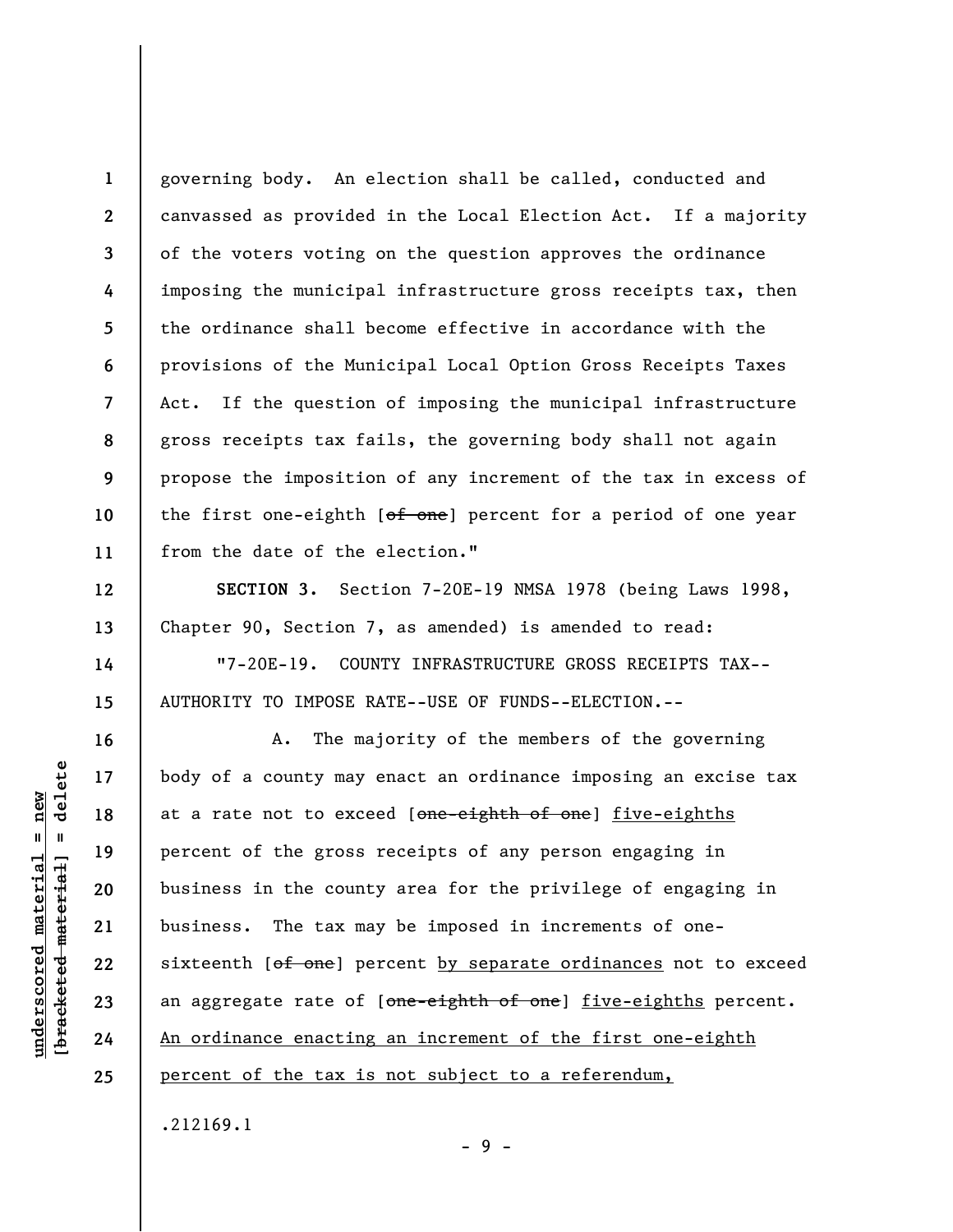**1 2 3 4 5 6 7 8 9 10 11 12 13 14 15 16 17 18 19 20 21 22 23 24 25**  notwithstanding a requirement of a charter county, except that an increment that is imposed after July 1, 1998 for economic development purposes as set forth in Paragraph (7) of Subsection C of this section shall be subject to a referendum as provided in Subsection D of this section. B. The tax imposed pursuant to Subsection A of this section may be referred to as the "county infrastructure gross receipts tax". C. The governing body, at the time of enacting an ordinance imposing a rate of tax authorized in Subsection A of this section, may dedicate the revenue for: (1) county general purposes; (2) payment of gross receipts tax revenue bonds issued pursuant to Chapter 4, Article 62 NMSA 1978; (3) repair, replacement, construction or acquisition of any county infrastructure improvements; (4) acquisition, construction, operation or maintenance of solid waste facilities, water facilities, wastewater facilities, sewer systems and related facilities; (5) acquiring, constructing, extending, bettering, repairing or otherwise improving or operating or maintaining public transit systems or regional transit systems or authorities; (6) planning, design, construction, equipping, maintenance or operation of a county jail or juvenile detention .212169.1

 $- 10 -$ 

 $\frac{1}{2}$  of  $\frac{1}{2}$  and  $\frac{1}{2}$  and  $\frac{1}{2}$  and  $\frac{1}{2}$  and  $\frac{1}{2}$  and  $\frac{1}{2}$  and  $\frac{1}{2}$  and  $\frac{1}{2}$  and  $\frac{1}{2}$  and  $\frac{1}{2}$  and  $\frac{1}{2}$  and  $\frac{1}{2}$  and  $\frac{1}{2}$  and  $\frac{1}{2}$  and  $\frac{1}{2}$  an **[bracketed material] = delete**  $anderscored material = new$ **underscored material = new**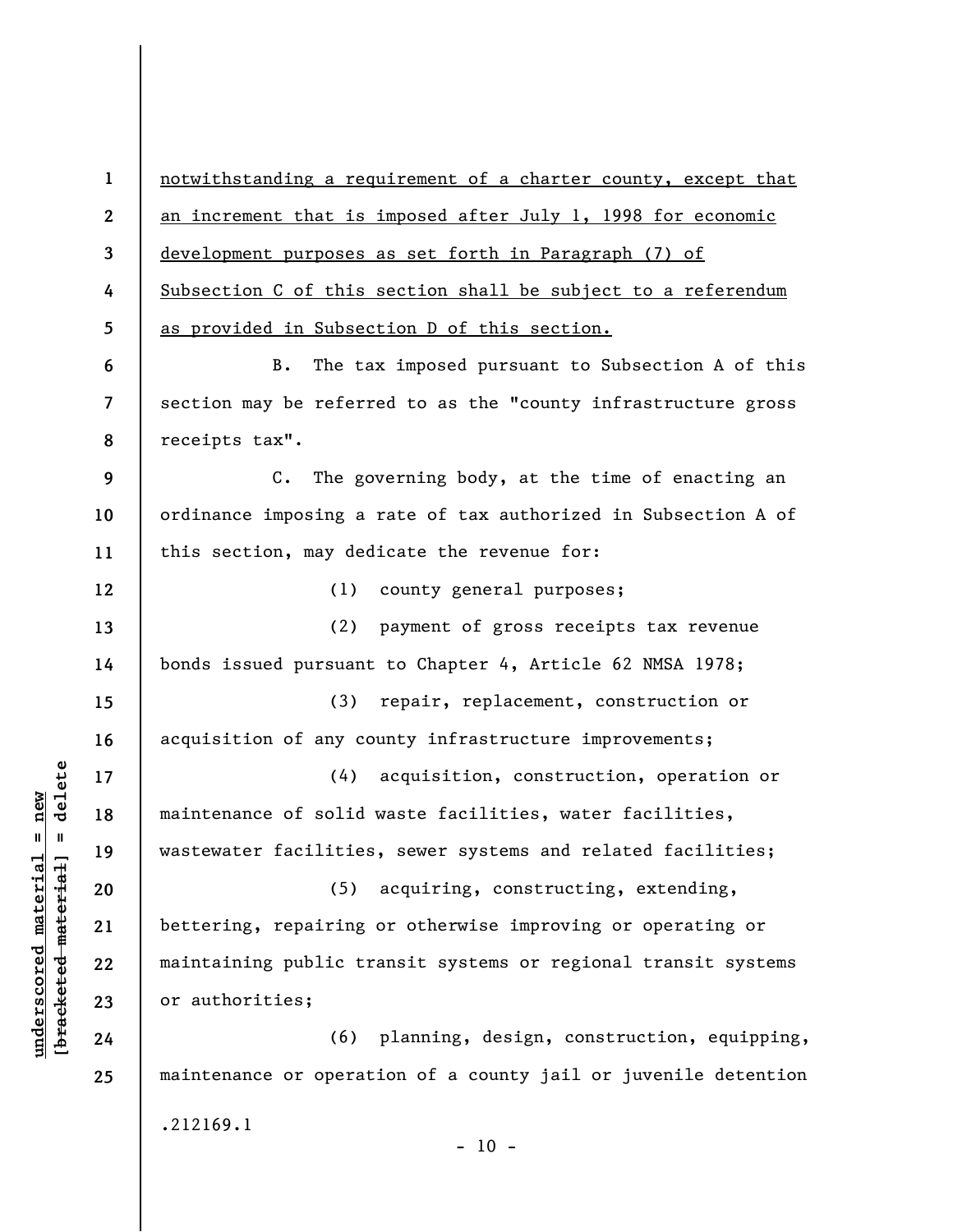**1 2 3 4 5 6 7 8 9 10**  facility; planning, assessment, design or operation of a regional system of juvenile services, including secure detention and nonsecure alternatives, that serves multiple contiguous counties; planning, design, construction, maintenance or operation of multipurpose regional adult jails or juvenile detention facilities; housing of county prisoners or juvenile offenders in any county jail or detention facility; or substance abuse, mental health or other programs for county prisoners or other inmates in county jails or for juvenile offenders in county or regional detention facilities; and

(7) furthering or implementing economic development plans and projects as defined in the Local Economic Development Act or projects as defined in the Statewide Economic Development Finance Act and use of not more than the greater of [fifty thousand dollars (\$50,000)] two hundred fifty thousand dollars (\$250,000) or  $[ten]$  twenty percent of the revenue collected for promotion and administration of or professional services contracts related to implementation of an economic development plan adopted by the governing body pursuant to the Local Economic Development Act and in accordance with law.

D. An ordinance imposing the county infrastructure gross receipts tax in excess of the first one-eighth percent, or any increment imposed after July 1, 1998 for economic development purposes set forth in Paragraph (7) of Subsection C .212169.1

- 11 -

 $\frac{1}{2}$  intereted material = delete **[bracketed material] = delete**  $anderscored material = new$ **underscored material = new**

**11** 

**12** 

**13** 

**14** 

**15** 

**16** 

**17** 

**18** 

**19** 

**20** 

**21** 

**22** 

**23** 

**24**